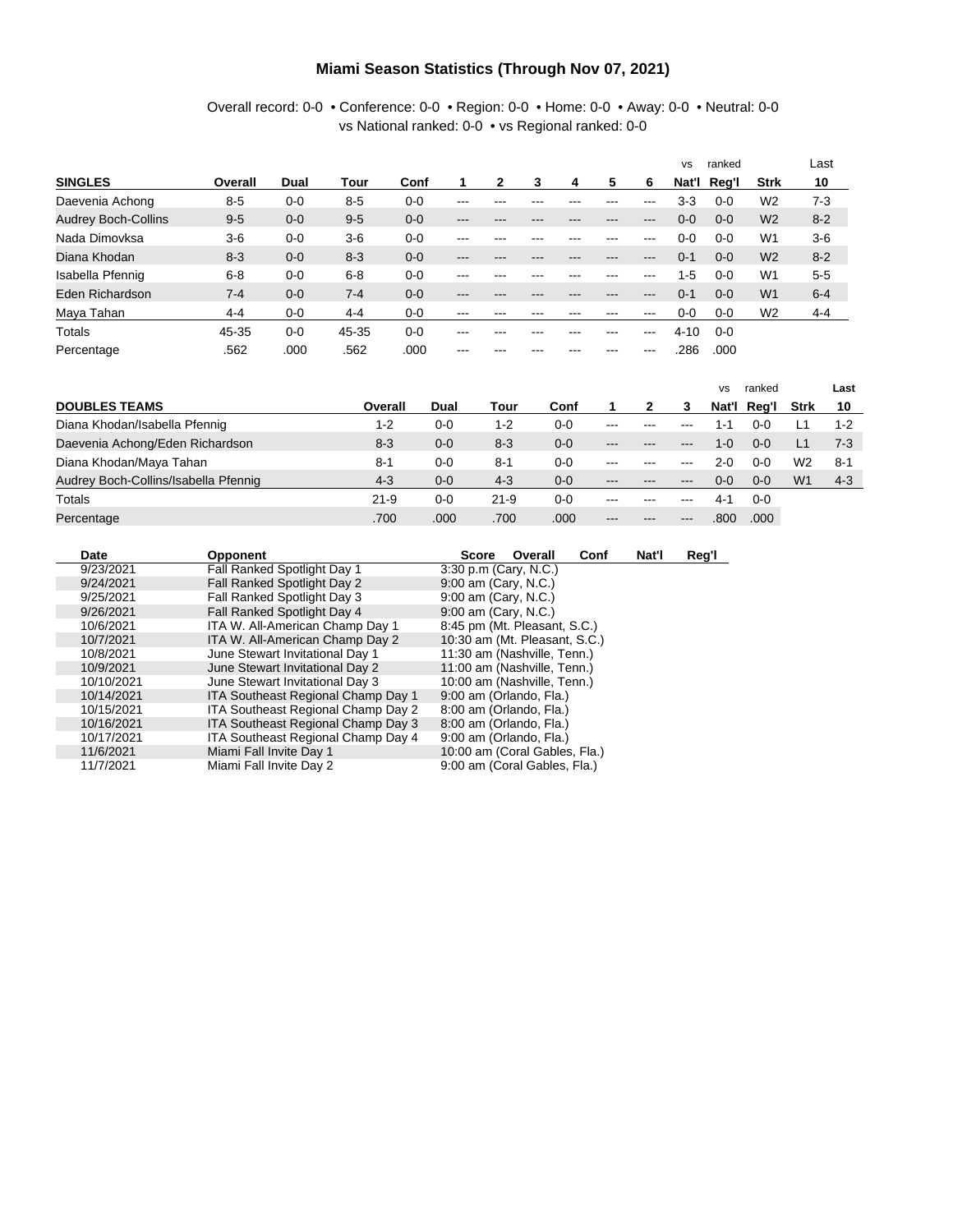# **Miami Season Statistics (Through Nov 07, 2021)**

|                            |          |         |          |         |       |     |       | <b>VS</b> | ranked  |
|----------------------------|----------|---------|----------|---------|-------|-----|-------|-----------|---------|
| <b>DOUBLES</b>             | Overall  | Dual    | Tour     | Conf    | 1     | 2   | 3     | Nat'l     | Reg'l   |
| Diana Khodan               | $9 - 3$  | $0 - 0$ | $9 - 3$  | $0 - 0$ | ---   | --- | ---   | $3-1$     | $0 - 0$ |
| Isabella Pfennig           | $5-5$    | $0-0$   | $5 - 5$  | $0 - 0$ | ---   | --- | $---$ | $1 - 1$   | $0-0$   |
| Daevenia Achong            | $8 - 3$  | $0-0$   | $8 - 3$  | $0 - 0$ | ---   | --- | ---   | 1-0       | $0-0$   |
| Eden Richardson            | $8 - 3$  | $0 - 0$ | 8-3      | $0 - 0$ | ---   | --- | $---$ | 1-0       | $0-0$   |
| <b>Audrey Boch-Collins</b> | $4 - 3$  | $0-0$   | $4 - 3$  | $0 - 0$ | ---   | --- | ---   | $0 - 0$   | $0 - 0$ |
| Maya Tahan                 | $8 - 1$  | $0-0$   | $8 - 1$  | $0 - 0$ | $---$ | --- | $---$ | $2 - 0$   | $0-0$   |
|                            | $21 - 9$ | $0 - 0$ | $21 - 9$ | $0 - 0$ | ---   | --- | ---   | $4 - 1$   | $0-0$   |
| Percentage                 | .700     | .000    | .700     | .000    | ---   | --- | ---   | .800      | .000    |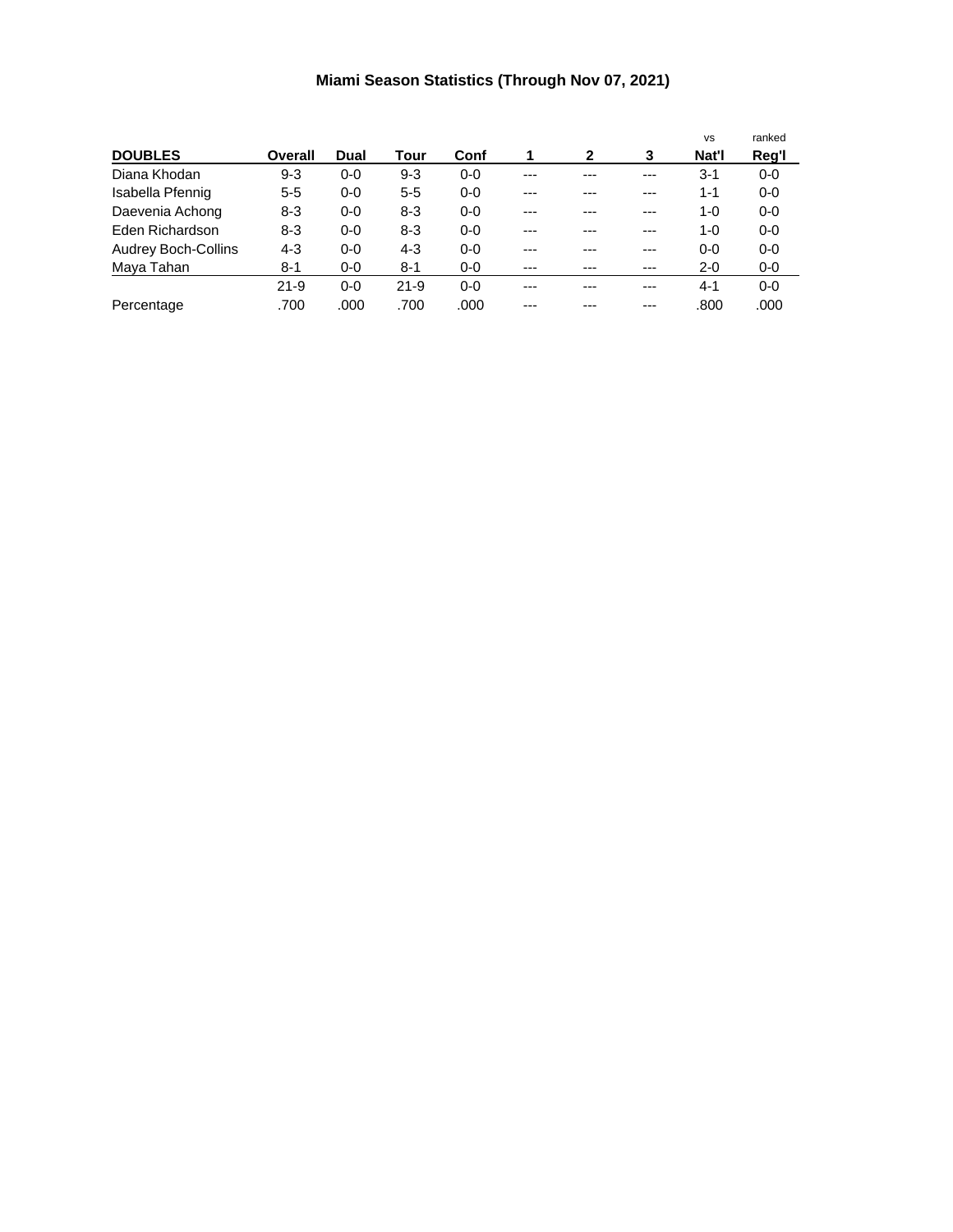#### **Daevenia Achong**

| <b>SINGLES</b>                       | <b>Team/School</b> | Pos Opponent (Rank Nat/Req)           | <b>Singles score</b>    |
|--------------------------------------|--------------------|---------------------------------------|-------------------------|
| 9/24/2021                            | vs Ohio State      | t-32 Irina Cantos (7/-)               | Lost 3-6, 5-7           |
| 9/24/2021                            | vs Tennessee       | t-C1 Rebeka Mertena (55/-)            | $Last 2-6, 4-6$         |
| 9/25/2021                            | vs Duke            | t-C Margaryta Bilokin                 | Won 6-4, 6-2            |
| 9/25/2021                            | vs South Carolina  | t-C Ayana Akli (29/-)                 | Lost $6-7$ (9-11), 3-6  |
| 9/26/2021                            | vs South Carolina  | t-C Megan Davies (50/-)               | Won 7-6 (7-1), 6-1      |
| 10/8/2021                            | vs Kentucky        | Florencia Urrutia                     | Won 6-3, 6-3            |
| 10/9/2021                            | vs Vanderbilt      | <b>Holly Staff</b>                    | Lost 2-6, 2-6           |
| 10/10/2021                           | vs Illinois        | Ashley Yeah                           | Won 6-3, 6-2            |
| 10/15/2021                           | vs Kennesaw State  | t-64 Anais Gabriel                    | Won 6-3, 6-1            |
| 10/15/2021                           | vs Georgia Tech    | t-32 Carol Lee (92/-)                 | Won 6-3, 6-3            |
| 10/16/2021                           | vs North Florida   | t-16 Catherine Gulihur                | Lost 4-6, 3-6           |
| 11/6/2021                            | vs Duke            | Georgia Drummy (5/-)                  | Won 6-2, 6-2            |
| 11/7/2021                            | vs Barry           | Deniz Khazan                          | Won 7-5, 6-2            |
|                                      |                    |                                       |                         |
|                                      |                    |                                       |                         |
| <b>DOUBLES</b><br><b>Team/School</b> |                    | Pos Opponent (Rank Nat/Req)           | Doubles score/partner   |
| 9/23/202 vs Tennessee                |                    | t-R Tenika McGiffin/Eleonora Molinaro | Won 6-2/Eden Richardson |

| 9/23/202 vs Tennessee     | t-R Tenika McGiffin/Eleonora Molinaro  | Won 6-2/Eden Richardson  |
|---------------------------|----------------------------------------|--------------------------|
| 9/23/202 vs Ohio State    | t-R Luna Dormet/Lucia Marzal           | Won 6-4/Eden Richardson  |
| 9/26/202 vs USC           | t-R Salma Ewing/Snow Han               | Lost 4-6/Eden Richardson |
| 10/8/202 vs Illinois      | Kate Duong/Josie Frazier               | Won 6-1/Eden Richardson  |
| 10/9/202 vs Kentucky      | Fiona Arrese/Lidia Gonzalez            | Won 6-3/Eden Richardson  |
| 10/10/20 vs Vanderbilt    | Anna Ross/Holly Staff (9/-)            | Won 6-2/Eden Richardson  |
| 10/15/20 vs Georiga State | t-32 Alexia Alvarez/Angel Carney       | Won 8-4/Eden Richardson  |
| 10/16/20 vs Georgia Tech  | t-16 Kylie Bilchev/Ava Hrastar         | Won 8-6/Eden Richardson  |
| 10/16/20 vs North Florida | t-Q Catherine Gulihur/Ana Paula Melilo | Lost 6-8/Eden Richardson |
| 11/6/202 vs Columbia      | Akanksha Bhan/Anna Zhang               | Won 7-5/Eden Richardson  |
| 11/7/202 vs Kentucky      | Carlota Molina/Elizabeth Stevens       | Lost 4-6/Eden Richardson |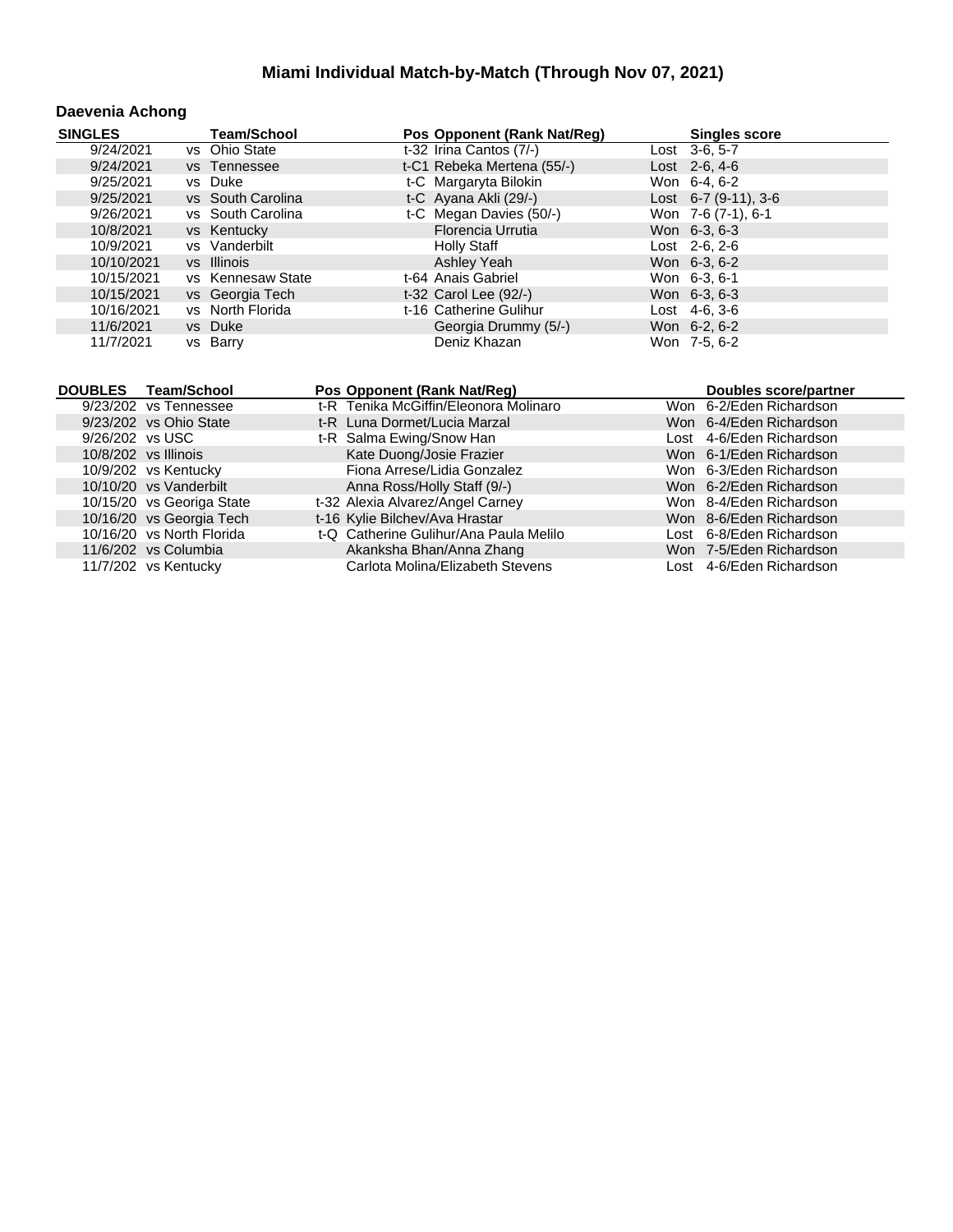# **Audrey Boch-Collins**

| <b>SINGLES</b> | <b>Team/School</b> | Pos Opponent (Rank Nat/Reg) | <b>Singles score</b>         |
|----------------|--------------------|-----------------------------|------------------------------|
| 9/24/2021      | vs Tennessee       | t-16 Tenika McGiffin        | Lost $1-6, 6-7(2-7)$         |
| 9/25/2021      | vs NC State        | t-C1 Amelia Rajecki         | Won 6-2, 6-2                 |
| 9/25/2021      | vs Michigan        | t-C2 Andrea Cerdan          | Lost $6-7$ (4-7), 1-6        |
| 9/26/2021      | vs Oklahoma        | t-C Marcelina Podlinska     | Lost $6-4$ , 1-6, 0-1 (5-10) |
| 10/8/2021      | vs Kentucky        | Carlota Molina              | Won 6-1, 2-6, 6-2            |
| 10/9/2021      | vs Vanderbilt      | Yufei Long                  | Won 6-3, 7-5                 |
| 10/10/2021     | vs Illinois        | Kasia Treiber               | Won 5-7, 6-3, 6-4            |
| 10/15/2021     | vs Florida         | t-64 Sydney Berlin          | Lost $6-7$ (3-7), 2-6        |
| 10/15/2021     | vs Stetson         | t-C1 Alanna Di Francesco    | Won 6-2, 6-2                 |
| 10/16/2021     | vs Mercer          | t-C2 Mary Courville         | Won 6-0, 6-3                 |
| 10/16/2021     | vs USF             | t-C3 Amelie Boy             | Won 6-0, 6-1                 |
| 10/17/2021     | vs Georgia         | t-c4 Guillermina Grant      | Lost $6-7$ (5-7), 1-6        |
| 11/6/2021      | vs Duke            | Margaryta Bilokin           | Won 6-4, 6-2                 |
| 11/7/2021      | vs Barry           | Daniela Farfan              | Won 6-3, 6-2                 |

| DOUBLES Team/School         | Pos Opponent (Rank Nat/Req)       | Doubles score/partner     |
|-----------------------------|-----------------------------------|---------------------------|
| 10/8/202 vs Illinois        | Kida Ferrari/Kasia Treiber        | Won 6-3/Isabella Pfennig  |
| 10/9/202 vs Kentucky        | Maialen Morante/Florencia Urrutia | Won 6-2/Isabella Pfennig  |
| 10/10/20 vs Vanderbilt      | Anessa Lee/Yufei Long             | Lost 5-7/Isabella Pfennig |
| 10/15/20 vs Bethune-Cookman | t-32 Selene Kentish/Afrika Smith  | Won 8-2/Isabella Pfennig  |
| 10/16/20 vs Florida         | t-16 Sydney Berlin/Alicia Dudeney | Lost 5-8/Isabella Pfennig |
| 11/6/202 vs Columbia        | Sophia Strugnell/Sasha Wood       | Lost 4-6/Isabella Pfennig |
| 11/7/202 vs Kentucky        | Carla Girbau/Florencia Urrutia    | Won 6-2/Isabella Pfennig  |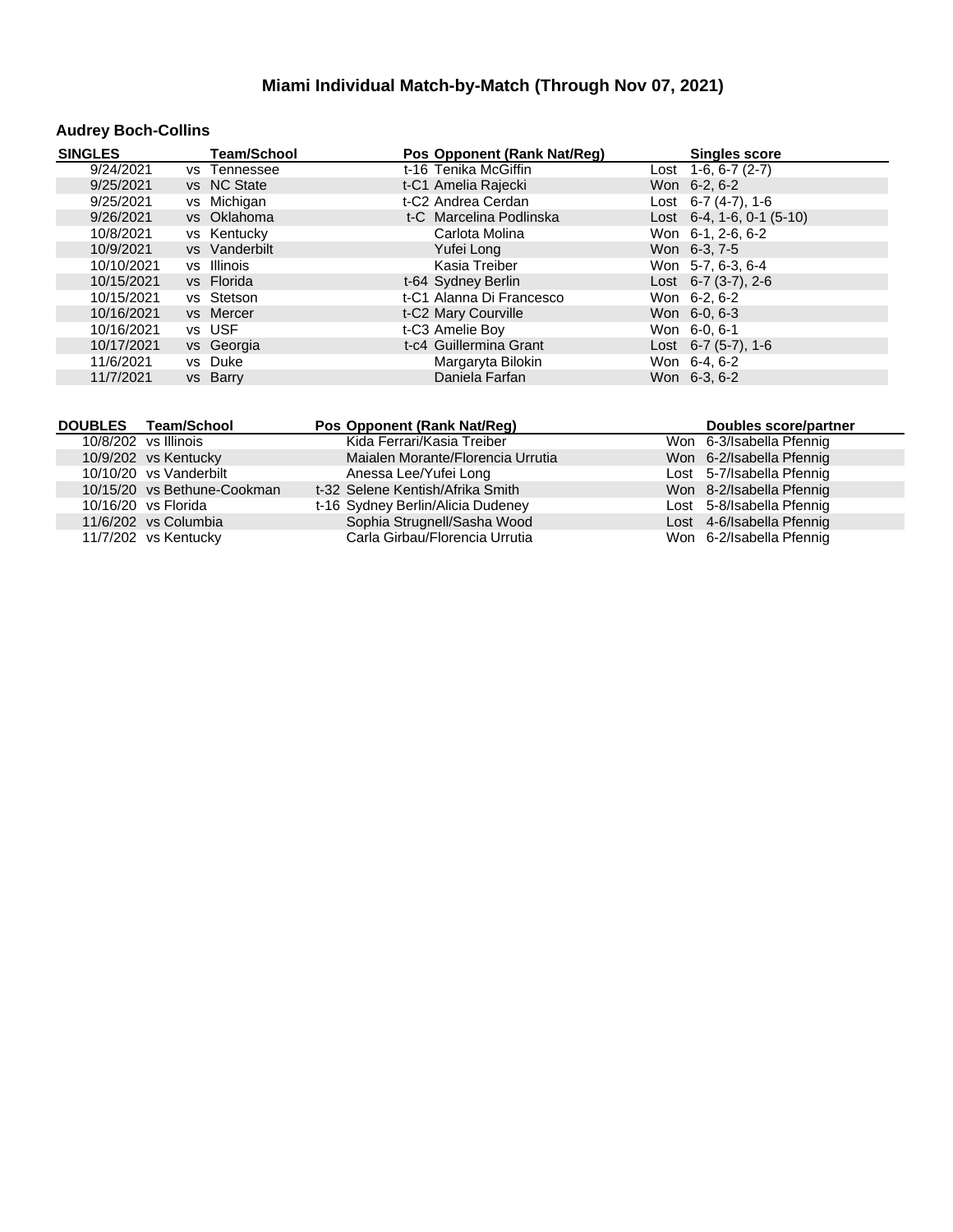#### **Nada Dimovksa**

| <b>SINGLES</b> |             | <b>Team/School</b> |                             | Pos Opponent (Rank Nat/Req) | <b>Singles score</b>       |
|----------------|-------------|--------------------|-----------------------------|-----------------------------|----------------------------|
| 10/8/2021      |             | vs Kentucky        |                             | Lidia Gonzalez              | Won 7-5, 6-4               |
| 10/9/2021      |             | vs Iowa State      |                             | Chie Kezuka                 | Lost $6-2, 4-6, 3-6$       |
| 10/10/2021     |             | vs lowa State      |                             | Sofia Cabezas               | Lost $6-2, 0-6, 1-6$       |
| 10/14/2021     |             | vs Stetson         |                             | t-Q1 Cheri Darley           | Won $4-6, 6-2, 1-0$ (10-4) |
| 10/14/2021     |             | vs Georgia Tech    |                             | t-Q2 Kate Sharabura         | Lost 3-6, 1-6              |
| 11/6/2021      |             | vs Columbia        |                             | Rachele Rimondini           | Lost $1-6, 5-7$            |
| 11/6/2021      |             | vs Columbia        |                             | Shivani Amineni             | Lost $6-3$ , $3-6$ , $3-6$ |
| 11/7/2021      |             | vs Columbia        |                             | Julia Haynes                | $Last \, 3-6, 2-6$         |
| 11/7/2021      |             | vs Barry           |                             | Ajda Bukovec                | Won 6-1, 6-1               |
|                |             |                    |                             |                             |                            |
| <b>DOUBLES</b> | Team/School |                    | Pos Opponent (Rank Nat/Req) |                             | Doubles score/partner      |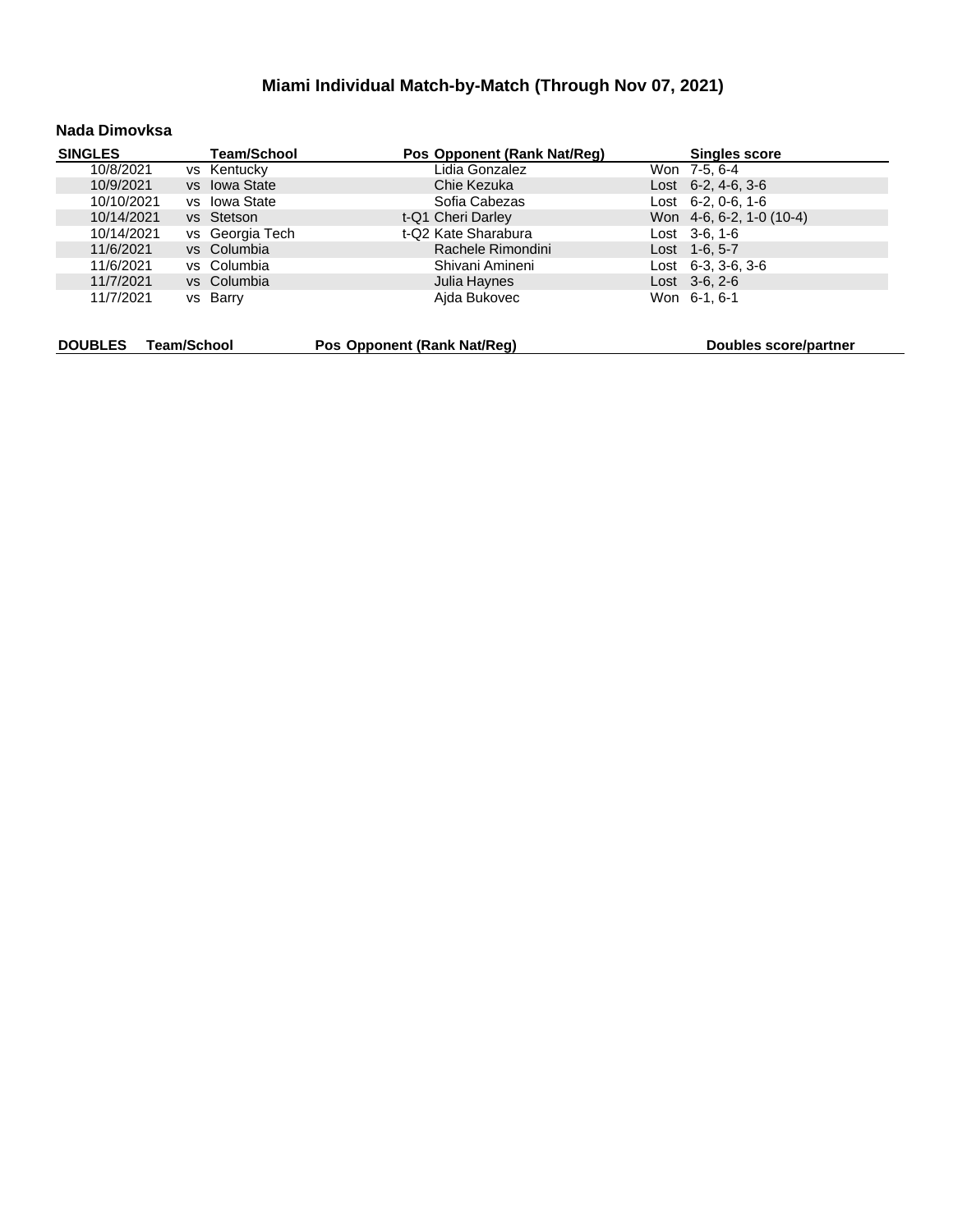#### **Diana Khodan**

| <b>SINGLES</b>               | <b>Team/School</b> | Pos Opponent (Rank Nat/Reg)                                             | <b>Singles score</b>           |
|------------------------------|--------------------|-------------------------------------------------------------------------|--------------------------------|
| 9/24/2021                    | vs Oklahoma        | t-16 Emma Staker                                                        | Lost 3-6, 3-6                  |
| 9/25/2021                    | vs NC State        | t-C1 Sara Nayar                                                         | Won 6-2, 6-3                   |
| 9/25/2021                    | vs Princeton       | t-C2 Neha Velaga                                                        | Lost 5-7, 3-6                  |
| 9/26/2021                    | vs Virginia        | t-C Hibah Shaikh                                                        | Won 2-6, 7-6 (7-2), 1-0 (11-9) |
| 10/8/2021                    | vs Kentucky        | Fiona Arrese                                                            | Won 7-5, 7-5                   |
| 10/9/2021                    | vs Vanderbilt      | Dasha Kourkina                                                          | Won 6-2, 6-3                   |
| 10/10/2021                   | vs Illinois        | Kida Ferrari                                                            | Won 6-3, 6-0                   |
| 10/15/2021                   | vs Mercer          | t-64 Naya Tillitt                                                       | Won 6-2, 6-3                   |
| 10/15/2021                   | vs Georgia Tech    | t-32 Ava Hrastar (65/-)                                                 | Lost 3-6, 1-6                  |
| 11/6/2021                    | vs Columbia        | Julia Haynes                                                            | Won 6-2, 6-4                   |
| 11/7/2021                    | vs Barry           | Kim Moosbacher                                                          | Won 4-6, 6-2, 6-4              |
|                              |                    |                                                                         |                                |
|                              |                    |                                                                         |                                |
| <b>DOUBLES</b>               | <b>Team/School</b> |                                                                         | Doubles score/partner          |
| 9/23/202 vs South Carolina   |                    | Pos Opponent (Rank Nat/Reg)<br>t-R Megan Davies/Allie Gretkowski (40/-) | Lost 2-6/Isabella Pfennig      |
| 9/23/202 vs Michigan         |                    | t-R Jaedan Brown/Kari Miller (46/-)                                     | Won 7-6 (7-3)/Isabella Pfennig |
| 9/26/202 vs Duke             |                    | t-R Chloe Beck/Emma Jackson                                             | Lost 4-6/Isabella Pfennig      |
| 10/8/202 vs Illinois         |                    | Megan Heuser/Ashley Yeah                                                | Won 7-5/Maya Tahan             |
| 10/9/202 vs Kentucky         |                    | Carla Girbau/Carlota Molina                                             | Won 6-1/Maya Tahan             |
| 10/10/20 vs Vanderbilt       |                    | Marcella Cruz/MaryAnn Rompf (47/-)                                      | Won 6-4/Maya Tahan             |
| 10/14/20 vs Florida Atlantic |                    | t-Q1 Mille-Mae Matthews/Carina Sommer                                   | Won 8-7 (7-4)/Maya Tahan       |
| 10/15/20 vs North Florida    |                    | t-32 Isabel Oliveira/Summer Yardley                                     | Won 8-4/Maya Tahan             |
| 10/16/20 vs Florida State    |                    | t-16 Victoria Allen/Petra Hule (20/-)                                   | Won 8-5/Maya Tahan             |
| 10/16/20 vs Florida          |                    | t-Q Carly Briggs/Marlee Zein                                            | Lost 4-8/Maya Tahan            |
| 11/6/202 vs Columbia         |                    | Shivani Amineni/Jennifer Kerr                                           | Won 6-0/Maya Tahan             |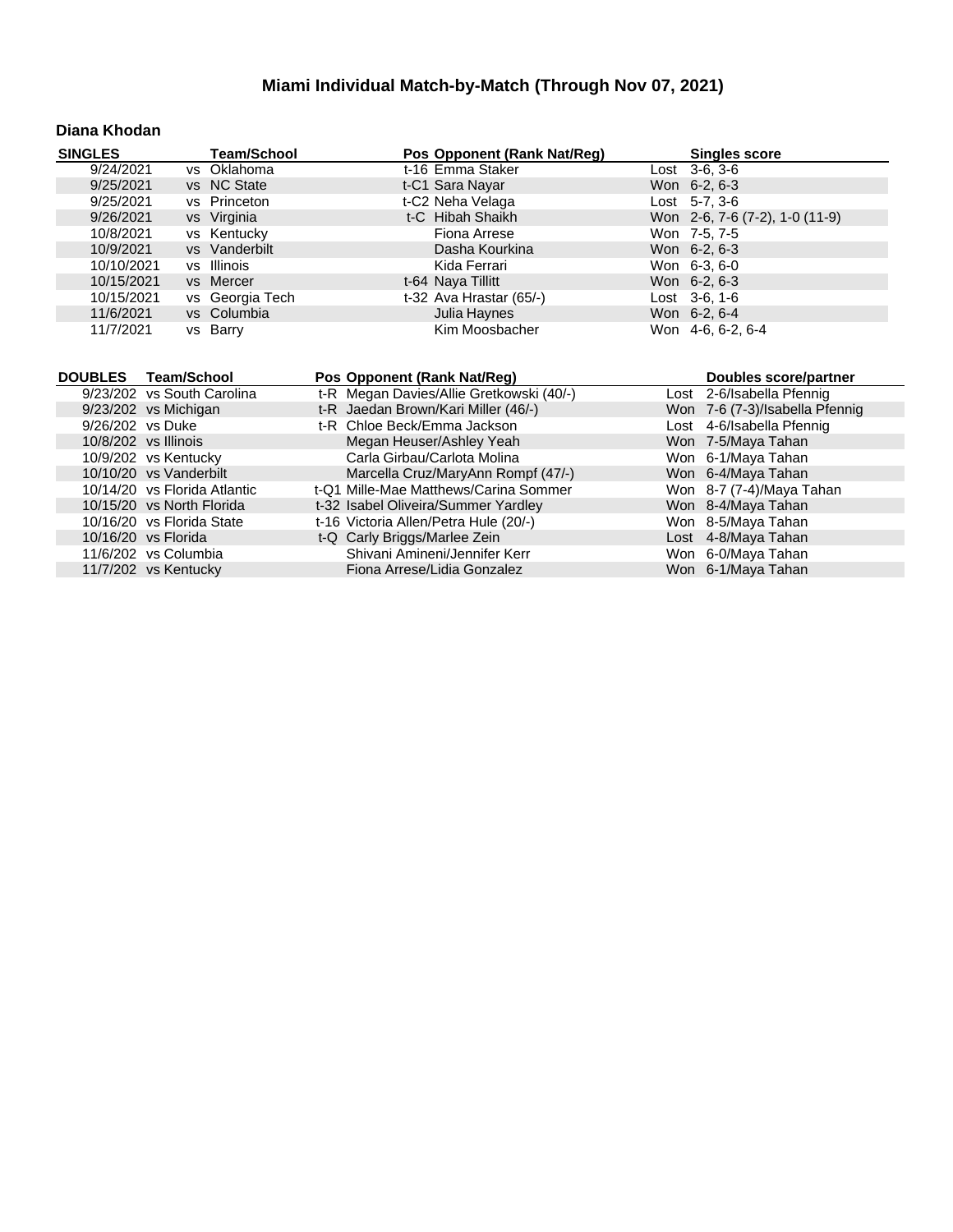# **Isabella Pfennig**

| <b>SINGLES</b> | <b>Team/School</b> | Pos Opponent (Rank Nat/Reg) | <b>Singles score</b>               |
|----------------|--------------------|-----------------------------|------------------------------------|
| 9/24/2021      | vs Oklahoma        | t-32 Alexandra Pisareva     | Won 6-4, 6-0                       |
| 9/24/2021      | vs USC             | t-16 Eryn Cayetano (56/-)   | Lost $6-3$ , $2-6$ , $0-6$         |
| 9/25/2021      | vs Virginia        | t-C Elaine Chervinsky       | Lost 3-6, 4-6                      |
| 9/25/2021      | vs NC State        | t-C Jaeda Daniel (111/-)    | $Last \, 3-6.2-6$                  |
| 9/26/2021      | vs UCF             | t-C Valeriya Zeleva (20/-)  | Lost $6-4$ , 3-6, 0-1 (11-13)      |
| 10/6/2021      | vs South Carolina  | t-32 Ayana Akli (29/-)      | Won 6-3, 6-2                       |
| 10/7/2021      | vs Duke            | t-16 Georgia Drummy (5/-)   | Lost 6-7 (8-10), 7-6 (7-5), 2-6    |
| 10/9/2021      | vs Iowa State      | Sofia Cabezas               | Won 6-0, 6-1                       |
| 10/10/2021     | vs Illinois        | Kate Duong                  | Lost $4-6$ , $7-6$ $(7-3)$ , $0-6$ |
| 10/15/2021     | vs Georgia Tech    | t-64 Rosie Garcia Gross     | Won 6-1, 6-0                       |
| 10/15/2021     | vs FIU             | t-32 Yasmine Kabbaj         | Won 6-3, 7-5                       |
| 10/16/2021     | vs Georgia         | t-16 Ania Hertel            | Lost $6-4$ , 1 $-6$ , 2 $-6$       |
| 11/6/2021      | vs Duke            | Chloe Beck (28/-)           | Lost $6-7(6-8)$ , 0-6              |
| 11/7/2021      | vs Barry           | Jil Engelmann               | Won 6-4, 7-5                       |

|                  | DOUBLES Team/School         | Pos Opponent (Rank Nat/Reg)              | <b>Doubles score/partner</b> |
|------------------|-----------------------------|------------------------------------------|------------------------------|
|                  | 9/23/202 vs South Carolina  | t-R Megan Davies/Allie Gretkowski (40/-) | Lost 2-6/Diana Khodan        |
|                  | 9/23/202 vs Michigan        | t-R Jaedan Brown/Kari Miller (46/-)      | Won 7-6 (7-3)/Diana Khodan   |
| 9/26/202 vs Duke |                             | t-R Chloe Beck/Emma Jackson              | Lost 4-6/Diana Khodan        |
|                  | $10/8/202$ vs Illinois      | Kida Ferrari/Kasia Treiber               | Won 6-3/Audrey Boch-Collins  |
|                  | 10/9/202 vs Kentucky        | Maialen Morante/Florencia Urrutia        | Won 6-2/Audrey Boch-Collins  |
|                  | 10/10/20 vs Vanderbilt      | Anessa Lee/Yufei Long                    | Lost 5-7/Audrey Boch-Collins |
|                  | 10/15/20 vs Bethune-Cookman | t-32 Selene Kentish/Afrika Smith         | Won 8-2/Audrey Boch-Collins  |
|                  | 10/16/20 vs Florida         | t-16 Sydney Berlin/Alicia Dudeney        | Lost 5-8/Audrey Boch-Collins |
|                  | 11/6/202 vs Columbia        | Sophia Strugnell/Sasha Wood              | Lost 4-6/Audrey Boch-Collins |
|                  | 11/7/202 vs Kentucky        | Carla Girbau/Florencia Urrutia           | Won 6-2/Audrey Boch-Collins  |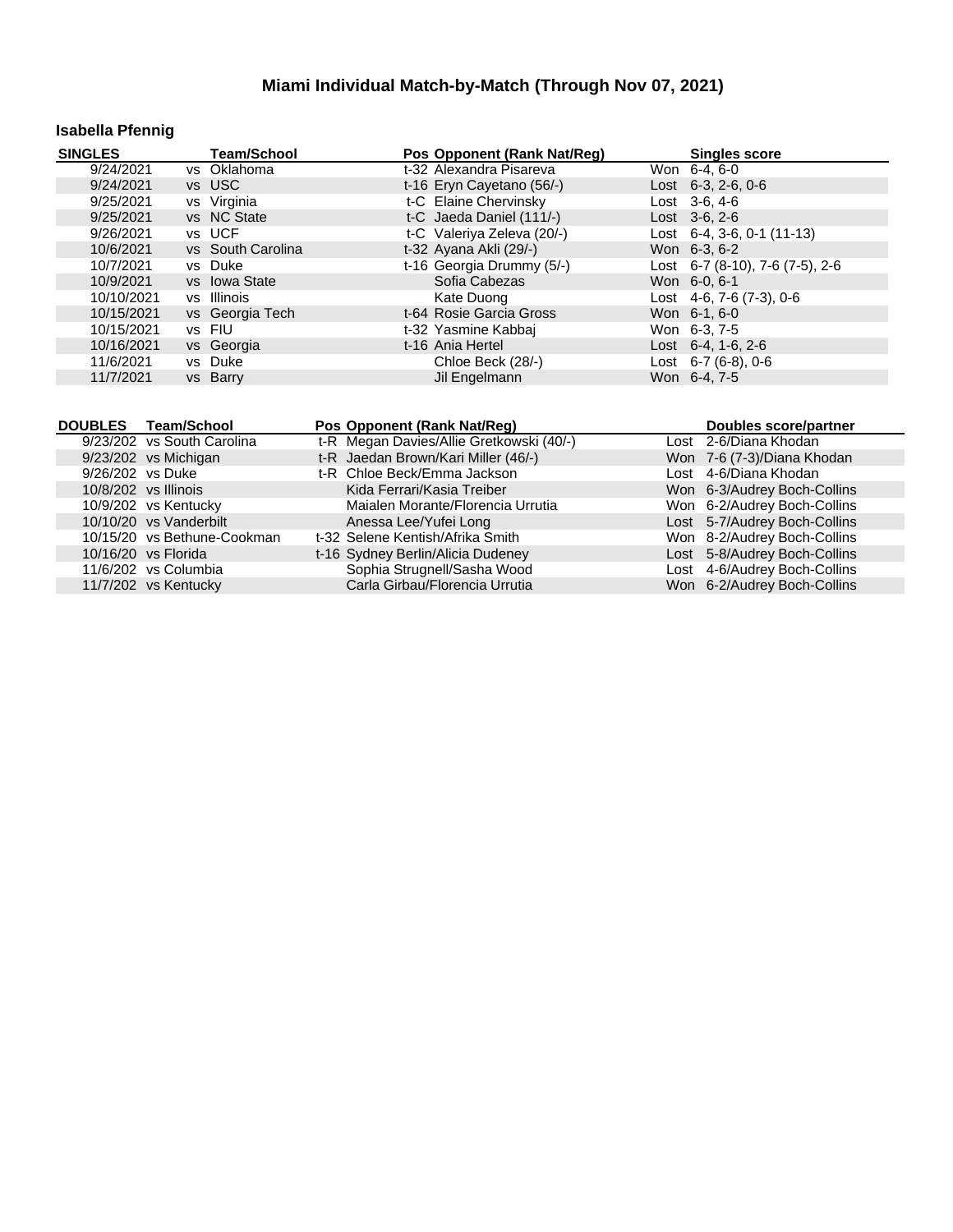#### **Eden Richardson**

| <b>SINGLES</b>                               |                    | <b>Team/School</b> |                                  | Pos Opponent (Rank Nat/Reg)                                  | <b>Singles score</b>                                |
|----------------------------------------------|--------------------|--------------------|----------------------------------|--------------------------------------------------------------|-----------------------------------------------------|
| 9/24/2021                                    |                    | vs Tennessee       |                                  | t-32 Eleonara Molinaro                                       | Won 6-1, 6-2                                        |
| 9/24/2021                                    |                    | vs Princeton       |                                  | t-16 Neha Velaga                                             | Won 7-5, 3-6, 6-2                                   |
| 9/25/2021                                    |                    | vs South Carolina  |                                  | t-Q Allie Gretkowski                                         | Won 5-7, 6-3, 6-3                                   |
| 9/25/2021                                    |                    | vs Ohio State      |                                  | t-SF Sydni Ratliff                                           | Lost 6-1, 6-7 (7-9), 4-6                            |
| 10/8/2021                                    | <b>VS</b>          | Kentucky           |                                  | <b>Elizabeth Stevens</b>                                     | Won 6-3, 4-6, 6-4                                   |
| 10/9/2021                                    |                    | vs Vanderbilt      |                                  | Anna Ross                                                    | Lost $3-6, 6-1, 6-7 (2-7)$                          |
| 10/10/2021                                   |                    | vs Illinois        |                                  | Megan Heuser                                                 | Won 4-6, 7-5, 6-3                                   |
| 10/15/2021                                   |                    | vs UCF             |                                  | t-64 Jaleesa Leslie                                          | Won 6-1, 5-7, 4-1, retired                          |
| 10/15/2021                                   |                    | vs Georgia Tech    |                                  | t-32 Kylie Bilchev                                           | Lost 2-6, 7-6 (7-4), 6-7 (6-8)                      |
| 11/6/2021                                    |                    | vs Duke            |                                  | Kelly Chen (25/-)                                            | Lost $4-6, 3-6$                                     |
| 11/7/2021                                    |                    | vs Barry           |                                  | Madeline Bosnjak                                             | Won 6-1, 6-4                                        |
|                                              |                    |                    |                                  |                                                              |                                                     |
|                                              |                    |                    |                                  |                                                              |                                                     |
|                                              |                    |                    |                                  |                                                              |                                                     |
| <b>DOUBLES</b>                               | <b>Team/School</b> |                    | Pos Opponent (Rank Nat/Reg)      |                                                              | <b>Doubles score/partner</b>                        |
| 9/23/202 vs Tennessee                        |                    |                    |                                  | t-R Tenika McGiffin/Eleonora Molinaro                        | Won 6-2/Daevenia Achong                             |
| 9/23/202 vs Ohio State                       |                    |                    | t-R Luna Dormet/Lucia Marzal     |                                                              | Won 6-4/Daevenia Achong                             |
| 9/26/202 vs USC                              |                    |                    | t-R Salma Ewing/Snow Han         |                                                              | Lost 4-6/Daevenia Achong                            |
| 10/8/202 vs Illinois                         |                    |                    | Kate Duong/Josie Frazier         |                                                              | Won 6-1/Daevenia Achong                             |
| 10/9/202 vs Kentucky                         |                    |                    |                                  | Fiona Arrese/Lidia Gonzalez                                  | Won 6-3/Daevenia Achong                             |
| 10/10/20 vs Vanderbilt                       |                    |                    | Anna Ross/Holly Staff (9/-)      |                                                              | Won 6-2/Daevenia Achong                             |
| 10/15/20 vs Georiga State                    |                    |                    | t-32 Alexia Alvarez/Angel Carney |                                                              | Won 8-4/Daevenia Achong                             |
| 10/16/20 vs Georgia Tech                     |                    |                    | t-16 Kylie Bilchev/Ava Hrastar   |                                                              | Won 8-6/Daevenia Achong                             |
| 10/16/20 vs North Florida                    |                    |                    |                                  | t-Q Catherine Gulihur/Ana Paula Melilo                       | Lost 6-8/Daevenia Achong                            |
| 11/6/202 vs Columbia<br>11/7/202 vs Kentucky |                    |                    |                                  | Akanksha Bhan/Anna Zhang<br>Carlota Molina/Elizabeth Stevens | Won 7-5/Daevenia Achong<br>Lost 4-6/Daevenia Achong |